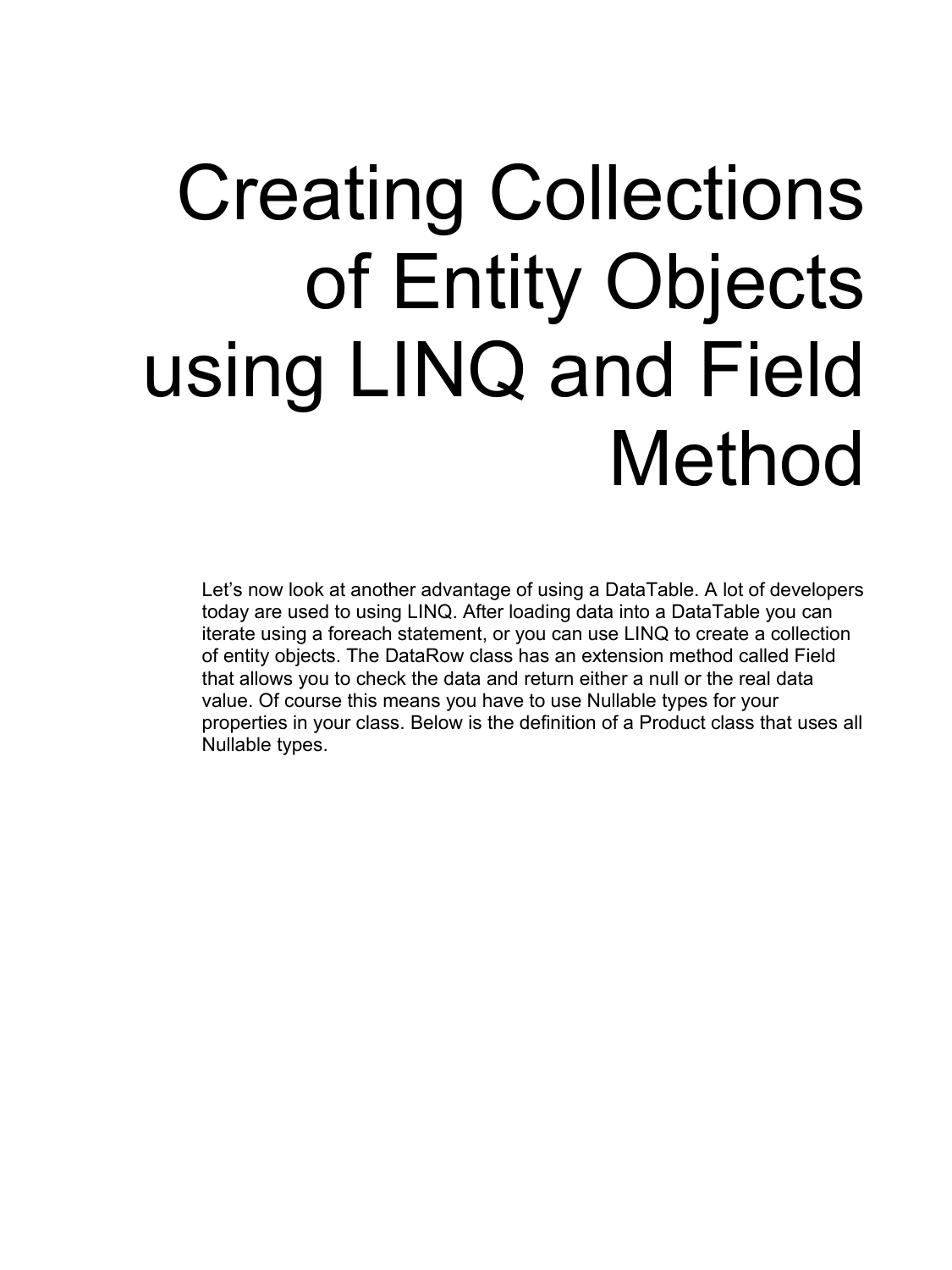```
C#
public class Product
{
  public int? ProductId { get; set; }
  public string ProductName { get; set; }
  public DateTime? IntroductionDate { get; set; }
  public decimal? Cost { get; set; }
 public decimal? Price { get; set; }
 public bool? IsDiscontinued { get; set; }
}
Visual Basic
Public Class Product
  Public Property ProductId() AsNullable(Of Integer)
  Public Property ProductName() As String
  Public Property IntroductionDate() As Nullable(Of DateTime)
  Public Property Cost() As Nullable(Of Decimal)
  Public Property Price() As Nullable(Of Decimal)
  Public Property IsDiscontinued() As Nullable(Of Boolean)
End Class
```
## **Reading Data into a Collection using LINQ**

Field is a generic method that allows you to pass in the data type you wish to convert the data to if the data within the column is not null. In the code below you can see an example of filling a DataTable with product data, then iterating over the data table using a LINQ query. As you create each new instance of the product class use the Field method to retrieve the data and place it into your nullable property.

Because the Field method is an extension method you will need to add a reference to the System.Data.DataSetExtensions.dll in your project. You could use this method to load properties of a class that does not use Nullable types, but you could not have any null values in your table. This is not a very likely scenario, so you probably want to stick with nullable types.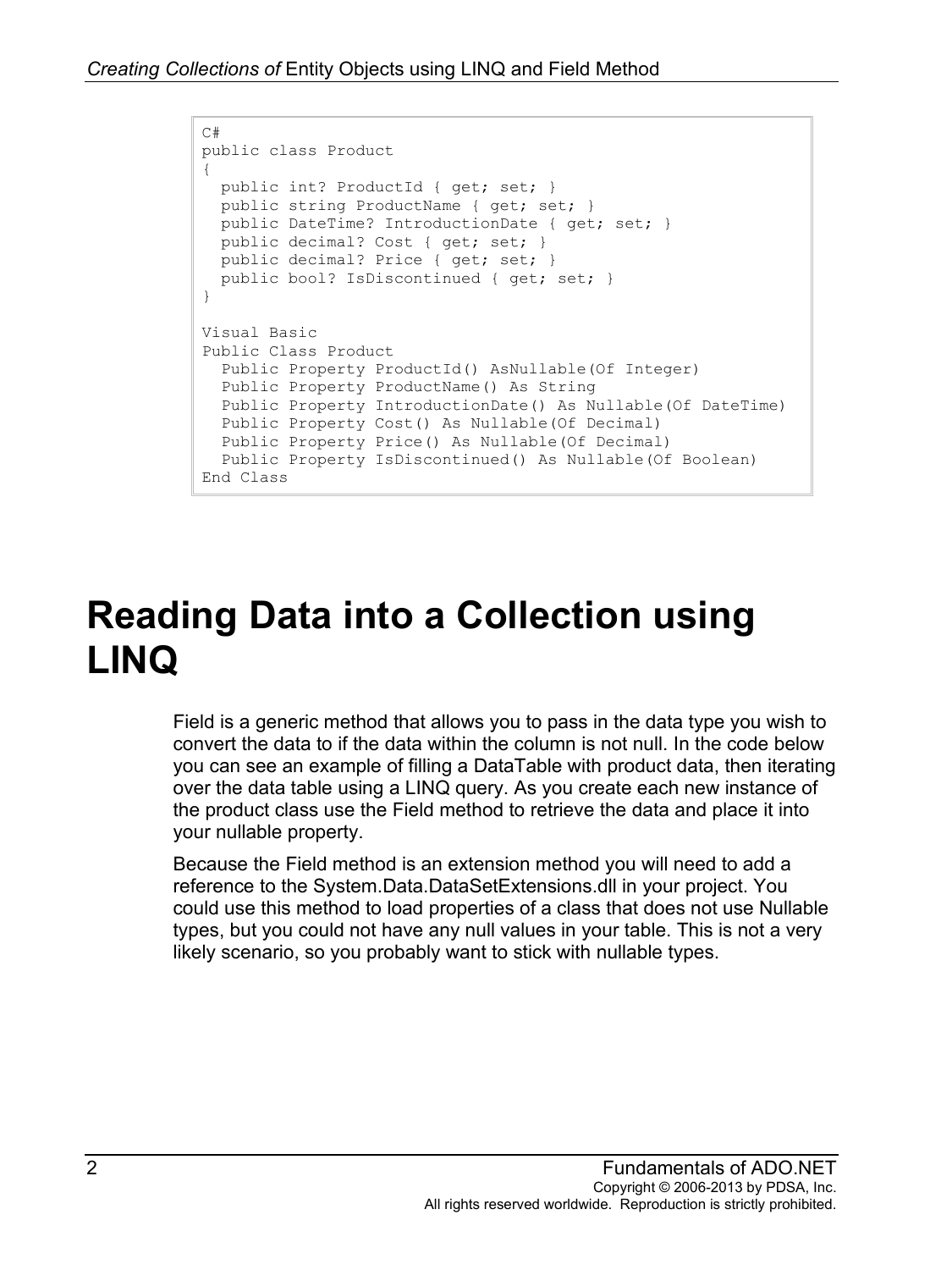```
C#
public List<Product> GetProducts()
{
  DataTable dt = new DataTable();
  SqlDataAdapter da = null;
  da = new SqlDataAdapter("SELECT * FROM Product",
                            AppSettings.Instance.ConnectString);
  da.Fill(dt);
 var query = (from dr in dt. As Enumerable()
        select new Product
\{ ProductId = dr.Field<int?>("ProductId"),
         ProductName = dr.Field<string>("ProductName"),
         IntroductionDate =
              dr.Field<DateTime?>("IntroductionDate"),
         Cost = dr.Field<decimal?>("Cost"),
         Price = dr.Field<decimal?>("Price"),
         IsDiscontinued = dr.Field<bool?>("IsDiscontinued")
        });
  return query.ToList();
}
Visual Basic
Public Function GetProducts() As List(Of Product)
   Dim dt As New DataTable()
  Dim da As SqlDataAdapter = Nothing
 da = New SqlDataAdapter("SELECT * FROM Product",
                   AppSettings.Instance.ConnectString)
  da.Fill(dt)
  Dim query = (From dr In dt.AsEnumerable() _
     Select New Product() With {
      .ProductId = dr.Field(Of NuIlabel(OfInteger))("ProductId"),
      .ProductName = dr.Field(Of String) ("ProductName"), _
       .IntroductionDate = dr.Field(Of Nullable(Of _
          DateTime))("IntroductionDate"),
       .Cost = dr.Field(Of Nullable(Of Decimal))("Cost"), _
       .Price = dr.Field(Of Nullable(Of Decimal))("Price"), _
       .IsDiscontinued = dr.Field(Of Nullable(Of _
           Boolean))("IsDiscontinued") _
     })
  Return query.ToList()
End Function
```